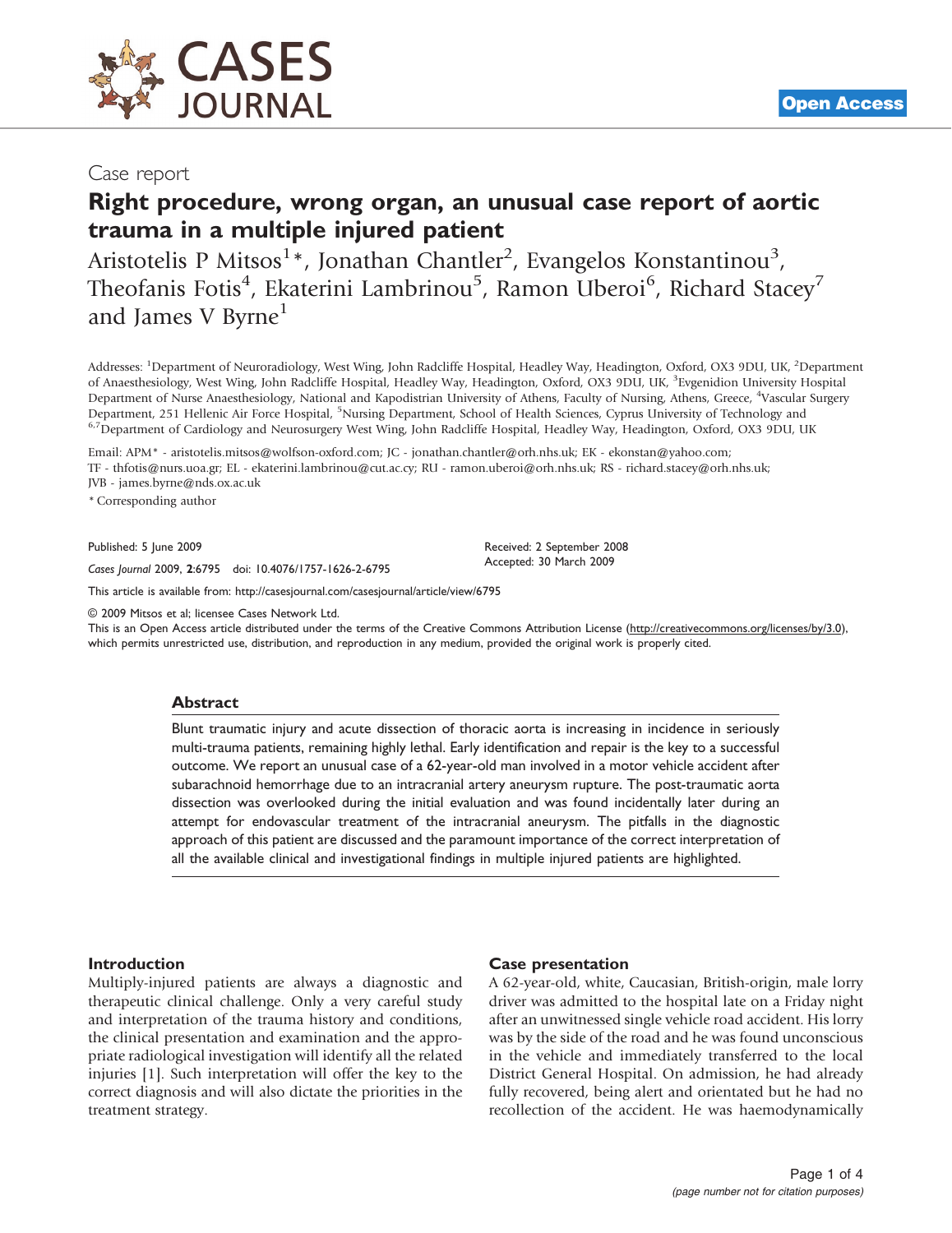stable, with normal vital signs and no neurological deficit. He complained only at a moderate headache. Physical examination has revealed a bruise on the upper part of his left anterior chest wall, left shoulder and forehead. The rest of the examination was entirely normal. The radiological investigation that followed included cervical spine and left arm X-rays in which no fracture was noted. A mobile AP chest X-ray was also done on admission, in which it was demonstrated a dilated aortic arch (Figure 1). A subarachnoid hemorrhage was found on a moderate quality brain CT-scan (Figure 2A), which was attributed to traumatic brain injury and the patient was transferred to the regional Neurosurgical centre as a post-traumatic subarachnoid hemorrhage for observation. During the next two days, the patient was well without any neurological defect and he has been gradually mobilized without any major complaint. On Monday however, brain CT interpretation by a more senior member of the medical staff suggested that this may not be a post-traumatic but rather an aneurismal subarachnoid hemorrhage (SAH). A CT angiogram confirmed that his SAH was of aneurismal origin, due to the rupture of an anterior communicating artery (Acom) aneurysm (Figure 2B) which was the actual reason for his accident. As the patient was neurologically intact and stable, an embolisation procedure for endovascular treatment of this aneurysm was decided for the following day (day 5 since the SAH event). Under general anesthesia, the right common femoral artery was punctured and a 6F appropriate vascular sheath was placed following our protocol for endovascular procedures. During the first attempt to catheterize the aortic arch for the standard preembolisation angiogram, an unusual dilatation of the



Figure 1. AP chest X-ray on admission.



Figure 2. Brain CT scan on admission (A). CT angiogram revealed an anterior communicating aneurysm measuring  $3.7 \times 5$  mm (**B** arrow, **C**).

thoracic descending aorta was noted, just distal to the origin of the left subclavian artery. The combination of these findings with the bruise in the upper left chest, made us suspicious of an aortic injury. The embolisation procedure was abandoned and an aortogram revealed an aortic dissection just distal to the left subclavian origin (Figure 3). The patient was woken up and a chest CT followed, which confirmed the diagnosis of a post-traumatic dissection of the descending aorta. Subsequently, he was transferred to the cardio-thoracic unit and an aortic stent was successfully deployed for endovascular repair of the dissection ([Figure 4](#page-2-0)). He had an uneventful recovery and two weeks later, endovascular treatment of his Acom aneurysm was performed with platinum coils ([Figure 5A,B](#page-2-0)). At the same time, a posttraumatic dissection aneurysm of the right common carotid artery (CCA) at its cervical segment was also found ([Figure 5C\)](#page-2-0). This was clinically silent, treated conservatively at that stage [[3](#page-3-0)] and the patient was eventually discharged three weeks after the primary event. At the six month follow-up, the patient had made a very good recovery and returned to full activities. The aortic dissection was not visible anymore in imaging but there was a recurrence of the previous coiled Acom aneurysm due to coil compaction. Thus, a new embolisation procedure with platinum coils was performed to treat this aneurysm



Figure 3. Aortogram showing the dissected segment of the descending aorta distal to the origin of the left subclavian artery  $(A)$ . Note the retention of the contrast medium in the dissected segment of the artery  $(B)$ .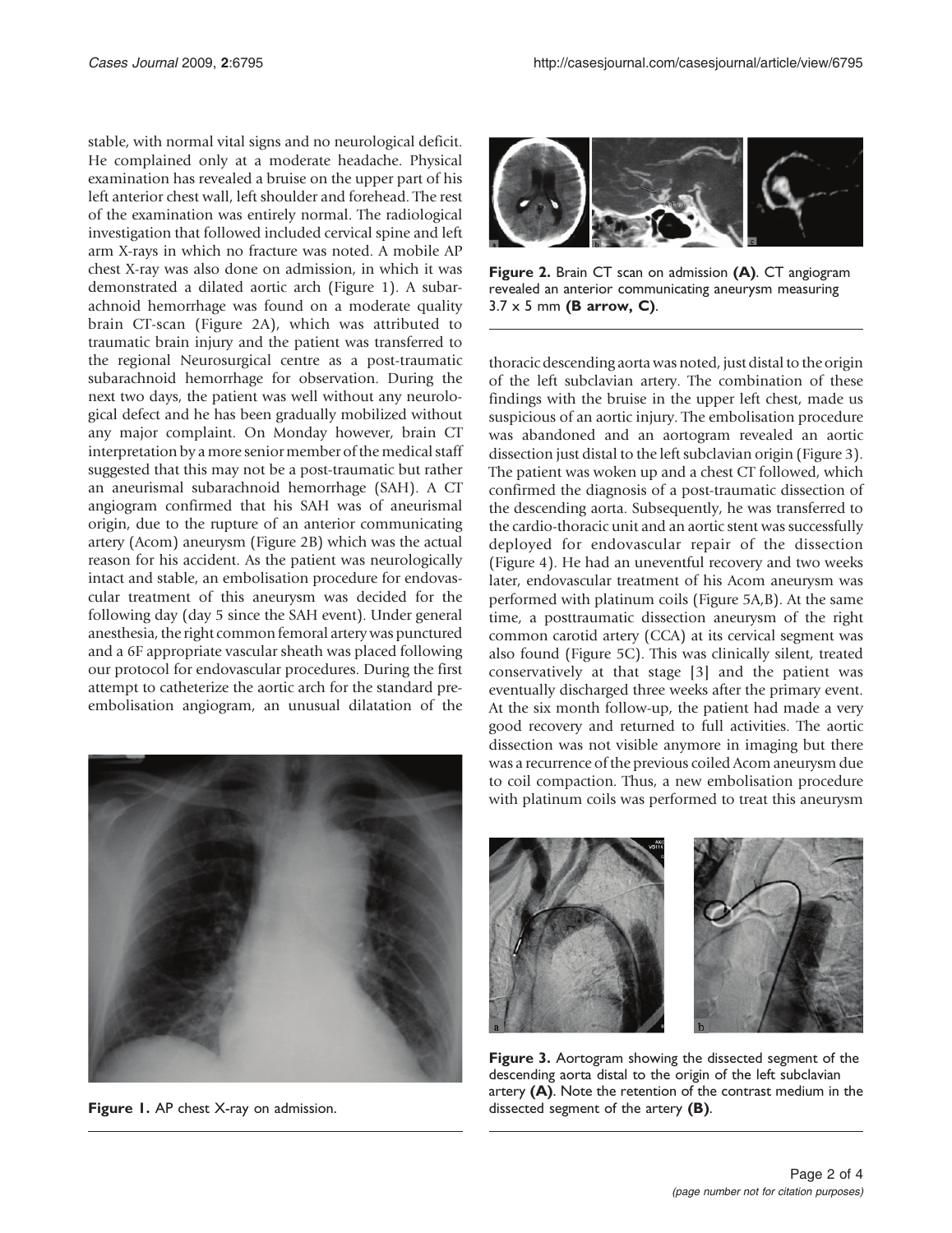<span id="page-2-0"></span>

Figure 4. Chest X-ray two weeks after successful aorta stent deployment.



Figure 5. Two weeks later, the Acom aneurysm, was endovascularly treated with platinum coils (A, B). Traumatic dissection of the Rt cervical ICA (C) was treated conservatively at that stage.

recurrence. At the same stage, the right CCA dissection aneurysm was endovascularly treated using platinum coils, as it showed no signs of regression [[2,3\]](#page-3-0).

#### **Discussion**

Acute traumatic injury of the thoracic aorta is a relatively common injury of deceleration accidents, usually highspeed motor vehicle accidents [\[3\]](#page-3-0) that still remains highly lethal [[1](#page-3-0),[4\]](#page-3-0). As a consequence of major car crashes, thoracic aortic ruptures occur in 10 to 30% of multiply injured patients [\[5\]](#page-3-0). They represent the second most common cause of death after trauma, following only the head injuries [[6\]](#page-3-0). Only 15% of these patients reach the hospital alive and their management is further complicated by other lesions in the skeletal and visceral organs with significant difficulties in their diagnosis [\[7\]](#page-3-0). Frequently, these patients have also multiple other severe injuries [[1,8,9\]](#page-3-0) which may draw the main attention of the involved physicians in an Accident and Emergency unit, causing a delay in the diagnosis and treatment of posttraumatic aortic dissections. Early diagnosis of dissection is difficult as it mainly relies on high index of suspicion based on the mechanism of the injury. Furthermore, clinical signs are not sensitive or specific and chest X-rays

may not identify the problem in a high number of multiply injured patients [\[10\]](#page-3-0). Before hospital admission, the primary cause of death is hemorrhage, and only a small percentage of patients who actually receive medical attention survive [[11](#page-3-0),[12\]](#page-3-0). The most important factor to successful hospital management of these victims is early diagnosis by using multislice CT and appropriate urgent treatment that may lead up to 80% of survival [\[8,13\]](#page-3-0). In our case, the situation was even more complicated. The cause of the road accident and subsequent patient injury was an episode of subarachnoid hemorrhage due to the rupture of a cerebral aneurysm. As the brain CT was misdiagnosed, a supposed brain injury attracted the main attention and the co-existent aortic dissection was undetected. When the correct diagnosis of aneurismal subarachnoid hemorrhage was made, the interest was even more concentrated on the possible brain lesion, which also required an urgent treatment. It is well known that a ruptured intracranial aneurysm has a high risk of rebleeding; this risk is higher immediately after the first event (30% during the first three weeks) carrying also an extremely high mortality rate (50%) [[14\]](#page-3-0). The aorta is the largest arterial vessel of the body and injuries that may lead to its rupture (i.e. aortic dissection) are potentially life threatening [\[1,12,8,13,15\]](#page-3-0). Aortic dissections are usually classified - for treatment purposes - as those involving the ascending aorta (i.e. type A dissections), which are usually managed surgically [\[6\]](#page-3-0) and type B traumatic dissections which are usually managed with endoluminal aortic stents [[9](#page-3-0),[16](#page-3-0)]. Traumatic aortic rupture commonly follows an anterio-posterior thoracic injury, with 60% occurring just distal to the origin of the left subclavian artery (as in our case) and less frequently (25%) at the ascending aorta [[15\]](#page-3-0). Treatment options in these high risk injuries include either open surgical or endovascular repair [[3](#page-3-0)]. Endovascular treatment of thoracic aortic diseases, even in the acute phase, may represent an alternative valid option with a low mortality rate and an excellent outcome [[8](#page-3-0),[9](#page-3-0),[13,17](#page-3-0)]. This has been also proved in our case. Following the repair of the aortic dissection, it was then safe to secure the intracranial aneurysm by endovascular treatment with platinum coils. Two main pitfalls can be noted in the management of this patient. Both of them have to do with misinterpretation of the patient history, clinical examination and radiological investigation. The first was the misdiagnosis of posttraumatic instead of aneurismal subarachnoid hemorrhage, which was the actual cause of the accident. This was due to the inability of the patient to describe the event due to retrograde posttraumatic amnesia as well as due to the inexperience of the admitting physician to identify the hinds of the brain CT scan indicating the aneurismal origin of the subarachnoid hemorrhage. The *second* was the underestimation of the chest injury, regarding either the clinical signs or the chest X-rays. It is reported that 65% of chest